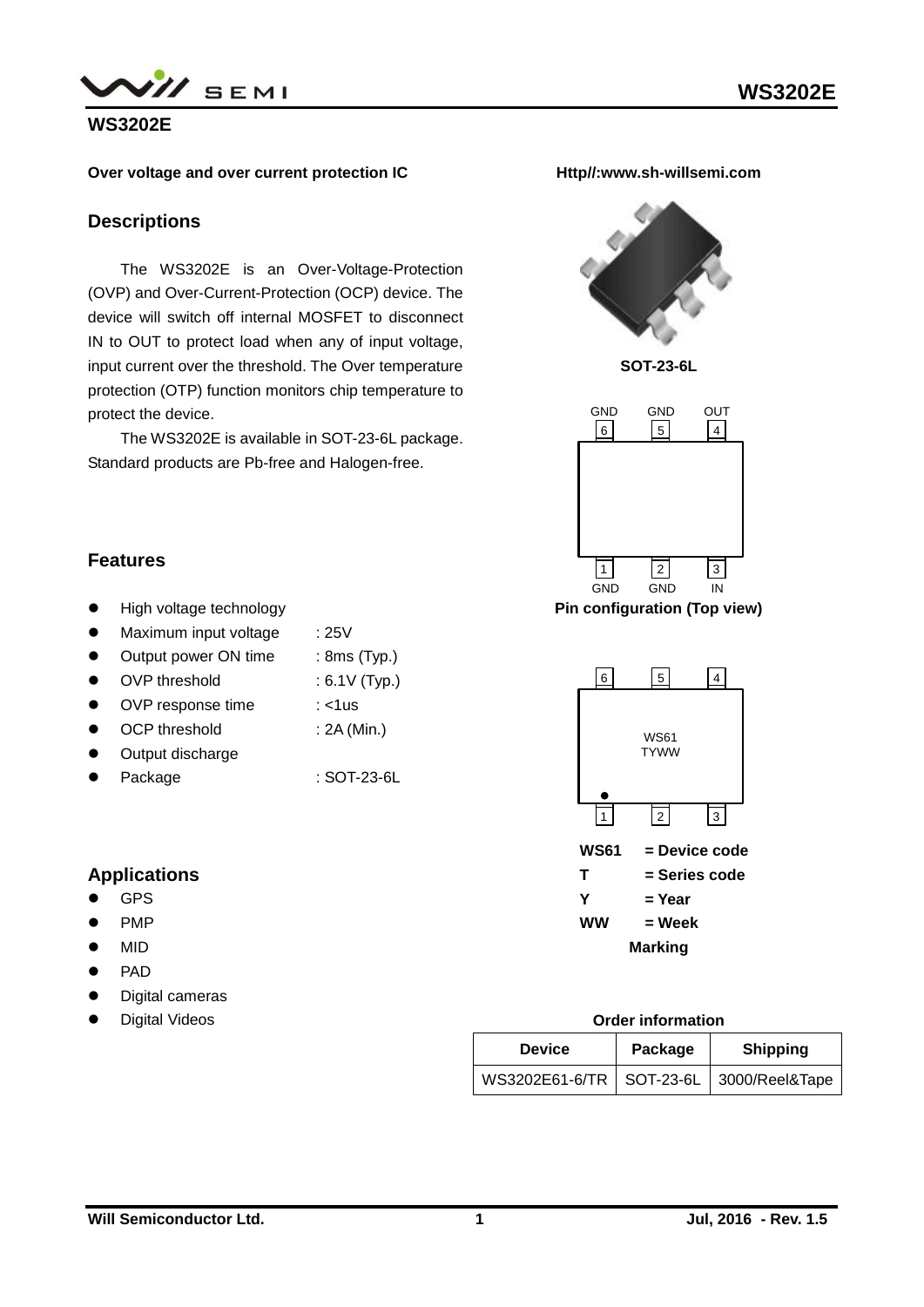$^{\prime}$  SEMI

## **WS3202E**

# **Typical applications**





| Pin No.    | Symbol     | <b>Descriptions</b>            |  |  |
|------------|------------|--------------------------------|--|--|
| 1, 2, 5, 6 | <b>GND</b> | Power ground                   |  |  |
| 3          |            | Input pin, connect to AC       |  |  |
|            | IN         | adaptor or VBUS. A 1uF low     |  |  |
|            |            | ESR ceramic capacitor or       |  |  |
|            |            | larger must be connected       |  |  |
|            |            | as close as to this pin. It is |  |  |
|            |            | recommended to use 50V         |  |  |
|            |            | capacitor or according to      |  |  |
|            |            | application.                   |  |  |
| 3          |            | Output pin, Connect to load.   |  |  |

## **Block diagram**

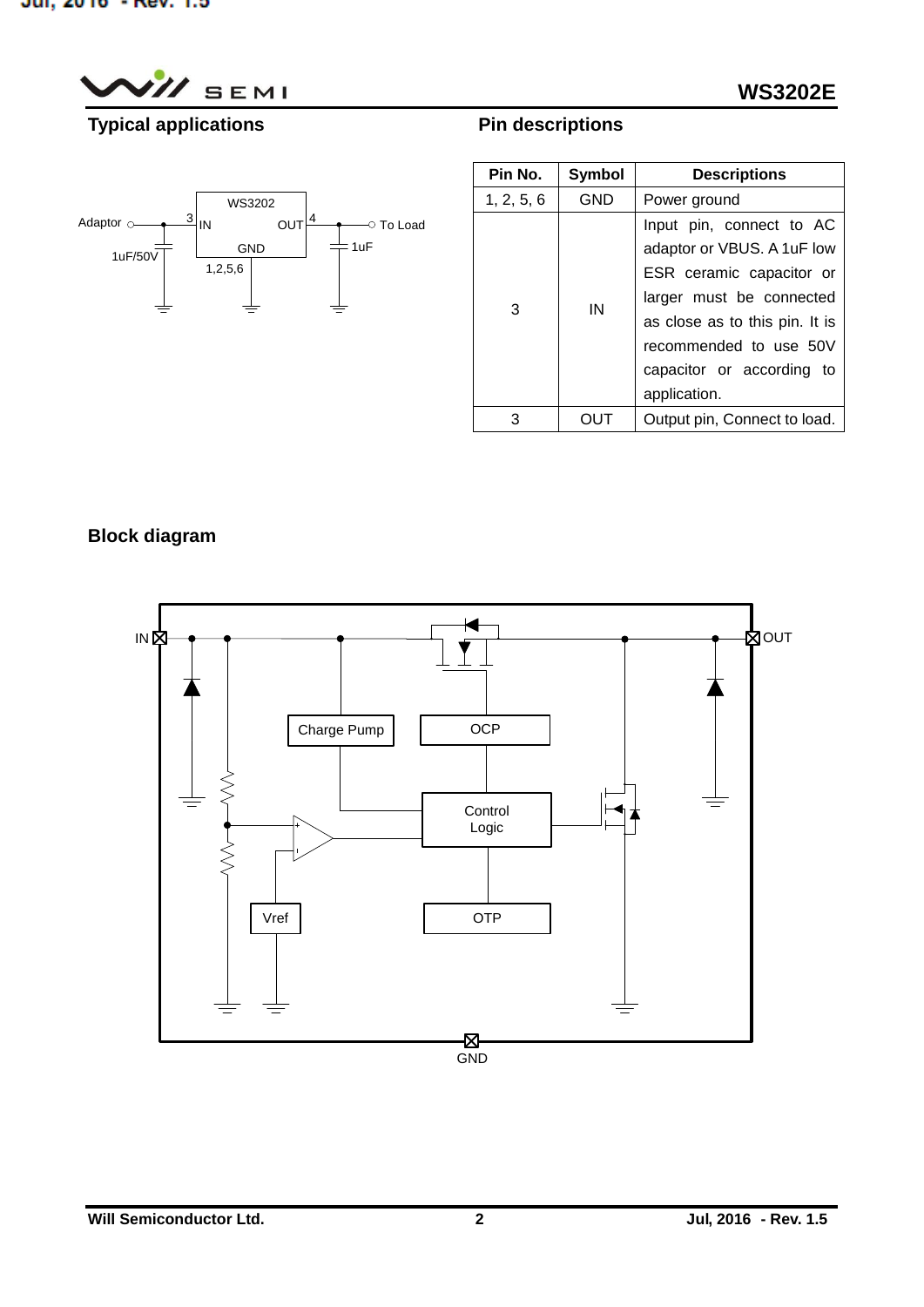

### **Absolute maximum ratings**

| <b>Parameter</b>                                | <b>Symbol</b>             | Value        | <b>Unit</b> |
|-------------------------------------------------|---------------------------|--------------|-------------|
| Input voltage (IN pin)                          | $V_{\text{IN}}$           | $-0.3 - 25$  | V           |
| Output voltage (OUT pin)                        | $V_{OUT}$                 | $-0.3 - 6.5$ | V           |
| Power dissipation * <sup>1</sup> * <sup>3</sup> |                           | 0.5          | W           |
| Power dissipation *2 *3                         | $P_D$                     | 0.3          | W           |
| Thermal resistance * <sup>1</sup>               |                           | 250          | °C/W        |
| Thermal resistance *2                           | $R_{\theta$ JA            | 416          | °C/W        |
| Junction temperature                            | $T_{\text{J}}$            | 150          | $^{\circ}C$ |
| Lead temperature(10s)                           | $\mathsf{T}_{\mathsf{L}}$ | 260          | $^{\circ}C$ |
| Storage temperature                             | Tstg                      | $-55 - 150$  | $^{\circ}C$ |
| <b>ESD Ratings</b>                              | <b>HBM</b>                | ±8000        | V           |
|                                                 | MМ                        | ±1000        | V           |

**Note:** These are stress ratings only. Stresses exceeding the range specified under "Absolute Maximum Ratings" may cause substantial damage to the device. Functional operation of this device at other conditions beyond those listed in the specification is not implied and prolonged exposure to extreme conditions may affect device reliability.

- **\*1:** Surface mounted on FR-4 Board using 1 square inch pad size, dual side, 1oz copper
- **\*2:** Surface mounted on FR-4 board using minimum pad size, 1oz copper
- **\*3:** Power dissipation is calculated by  $P_D = (V_{IN} V_{OUT}) \times I_{OUT}$

### **Recommend operating conditions (Ta=25<sup>o</sup>C, unless otherwise noted)**

| <b>Parameter</b>              | <b>Symbol</b>   | Value      | Unit   |
|-------------------------------|-----------------|------------|--------|
| Input voltage                 | $V_{\text{IN}}$ | $3 - 24$   |        |
| Output current                | <b>I</b> OUT    | יט.י       |        |
| Ambient operating temperature | Topr            | $-40 - 85$ | $\sim$ |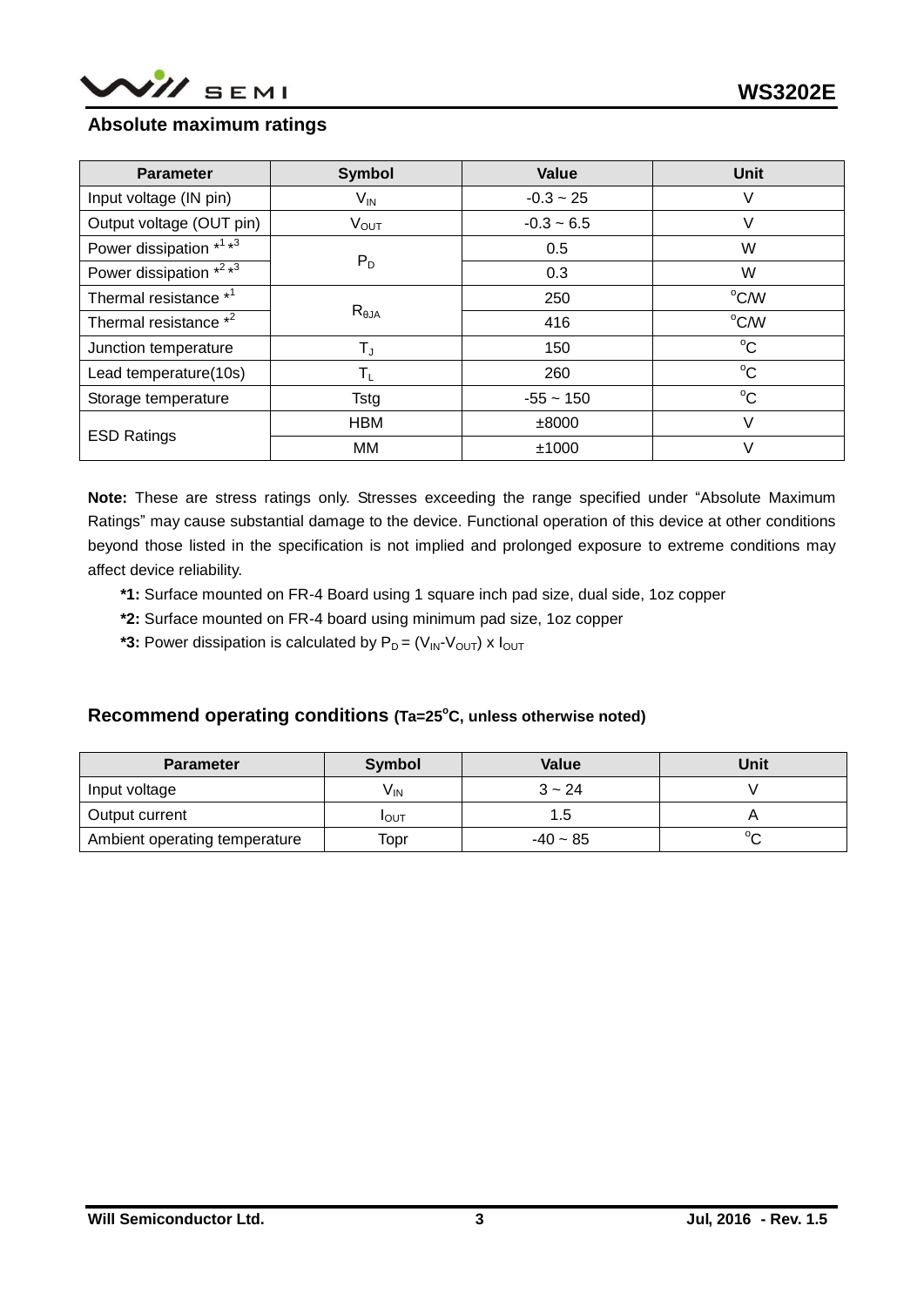

## **Electronics Characteristics (Ta=25<sup>o</sup>C, unless otherwise noted)**

| <b>Parameter</b>                         | <b>Symbol</b>                                 | <b>Test conditions</b>                                    | Min. | Typ. | Max. | Unit        |
|------------------------------------------|-----------------------------------------------|-----------------------------------------------------------|------|------|------|-------------|
| DC characteristics and Power-ON-Reset    |                                               |                                                           |      |      |      |             |
| Input quiescent current                  | $I_{\Omega}$                                  | $V_{IN}$ = 5V, $I_{OUT}$ = 0A                             |      | 280  | 350  | uA          |
| IN-to-OUT ON resistance *3               | $V_{IN} = 5V$ , $I_{OUIT} = 0.7A$<br>$R_{ON}$ |                                                           |      | 190  | 250  | $m\Omega$   |
| Output discharge resistance              | RDISCHARGE                                    |                                                           |      | 500  |      | Ω           |
| Under voltage lock out threshold         | <b>UVLO</b>                                   | $V_{IN}$ increasing from 0~3V                             | 2.3  |      | 2.8  | $\vee$      |
| Under voltage lock out hysteresis        | V <sub>HYS-UVLO</sub>                         | $V_{IN}$ decreasing from $3\negmedspace-\negmedspace 0$ V |      | 250  | 300  | mV          |
| Output power-on time                     | $\mathsf{T}_\mathsf{ON}$                      | $V_{IN} = 0$ -> 5V to output ON                           |      | 8    | 10   | ms          |
| Input Over-Voltage-Protection (OVP)      |                                               |                                                           |      |      |      |             |
| OVP threshold                            | $V_{OVP}$                                     | $V_{IN}$ increasing from 5~7V                             |      | 6.1  | 6.4  | V           |
| <b>OVP</b> hysteresis                    | V <sub>HYS-OVP</sub>                          | $V_{IN}$ decreasing from $7\neg 5V$                       |      | 300  | 400  | mV          |
| OVP active time                          | ${\mathsf T}_{\textsf{OVP}}$                  | $V_{IN} = 5 - 10V$                                        |      |      | 1    | <b>us</b>   |
| OVP recovery time                        | $T_{ON(OVP)}$                                 | $V_{\text{IN}}$ = 10 -> 5V to output ON                   |      | 8    | 10   | ms          |
| Input Over-Current-Protection (OCP)      |                                               |                                                           |      |      |      |             |
| <b>OCP</b> threshold                     | $I_{OCP}$                                     |                                                           | 2.0  |      |      | A           |
| <b>Over-Temperature-Protection (OTP)</b> |                                               |                                                           |      |      |      |             |
| OTP threshold                            |                                               |                                                           |      | 165  |      | $^{\circ}C$ |
| <b>OTP</b> hysteresis                    |                                               |                                                           |      | 40   |      | $^{\circ}C$ |

**\*3: Single Pulse, Pulse width=10ms**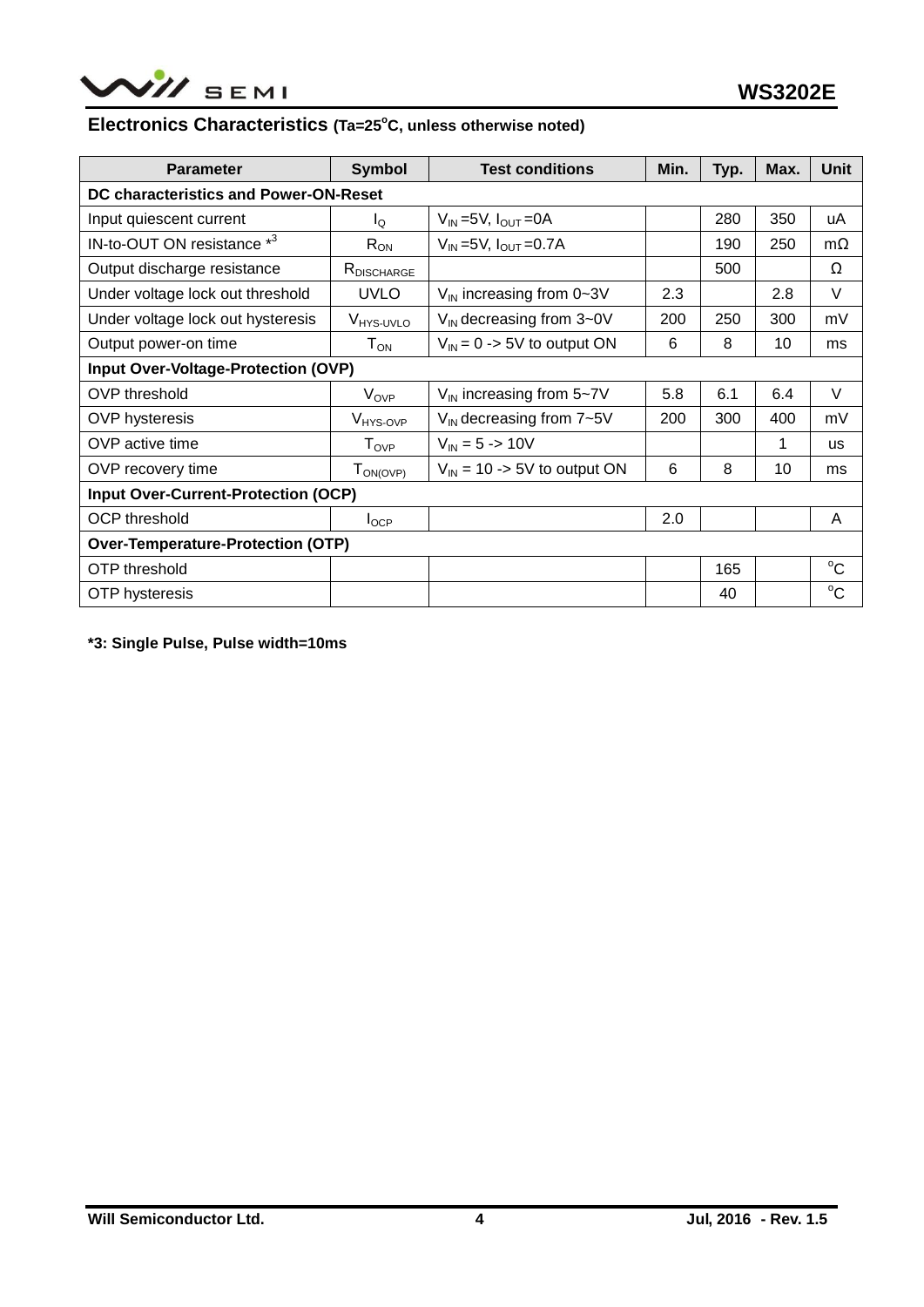

### **Typical Characteristics (Ta=25<sup>o</sup>C, unless otherwise noted)**



**Will Semiconductor Ltd.** 5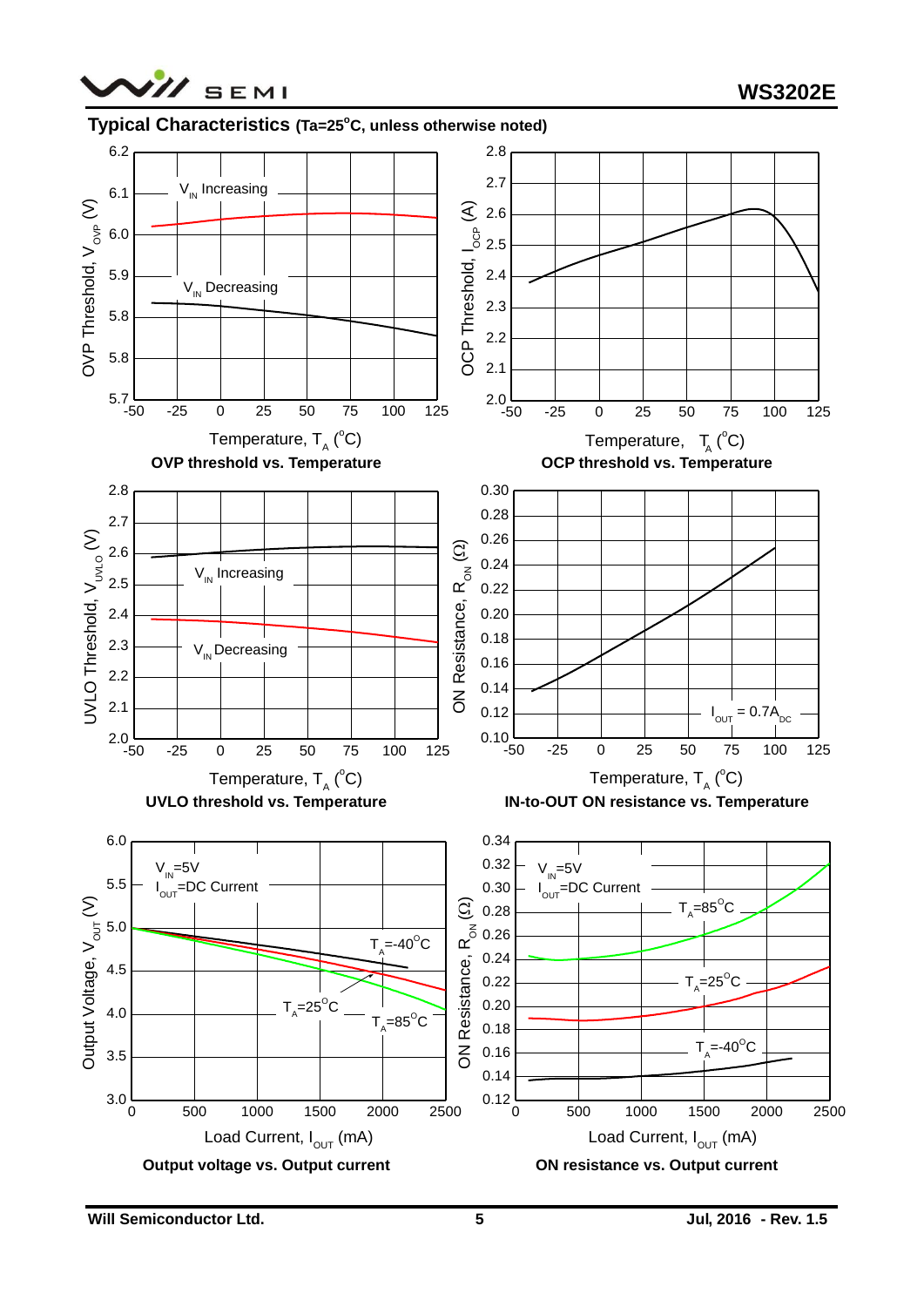



**Will Semiconductor Ltd.** 6